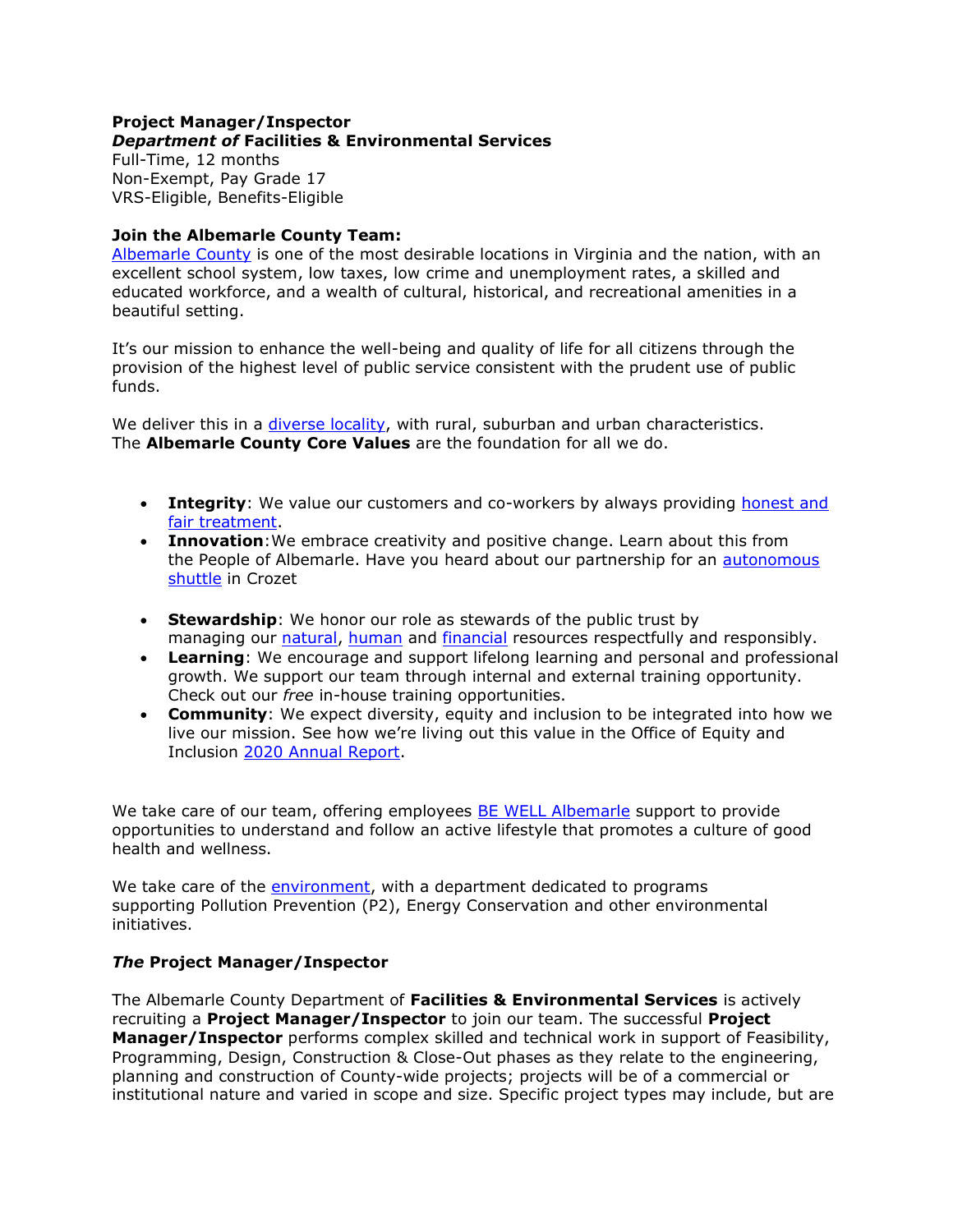not necessarily limited to: schools, commercial spaces, public infrastructure, courts, libraries, etc.

### **The Expectations**

Essential functions and responsibilities of **Project Manager/Inspector** include, but are not limited to, the following:

#### ESSENTIAL FUNCTIONS:

- Performs project management responsibilities for Small Capital projects;
- Manages the day-to-day operational and tactical aspects of multiple projects in varying phases of the project development lifecycle;
- Oversees project inspectors and/or administrators to ensure project administration requirements are timely and in accordance with established policies and procedures;
- Reviews deliverables for projects and ensures that deliverables are staffed and reviewed by project stakeholders, as required;
- Minimizes County exposure and risk by proactively managing projects and using knowledge of construction practices, policies and procedures and contract law to appropriately shift and/or reduce identified risks;
- Coordinates construction documents review and approval through County review processes to ensure timely design and overall project schedule success;
- Coordinates the acquisition of easements and right-of-ways as required;
- Schedules, supervises and recommends action on value engineering studies, peer and constructability reviews, LEED scope develop, third-party estimates, etc.;
- Manages financial data for multiple projects using Excel spreadsheets and/or project management software;
- Reviews and approves appropriate percentages of completion for both design and construction in order to determine project payments;
- Records invoices, change orders, potential change orders and other specified and potential project budget impacts in order to provide real-time project budgeting and reconciles records with Finance to ensure projects are completed within budget;
- Develops and refines budgets from authorizing documents with minimal top-level breakdown while relying on available departmental resources and significant construction-industry experience;
- Analyzes, reviews and prepares Change Orders for assigned projects;
- Serves as the project team leader and facilitator for project meetings;
- Ensures that meeting minutes are maintained throughout the project lifecycle to provide continuity and historical documentation;
- Proactively confronts and resolves project issues openly, equitably and quickly to prevent derailment and negative project impacts;
- Timely and effectively communicates relevant project information to superiors and project stakeholders, as appropriate; Tactfully communicates sensitive information in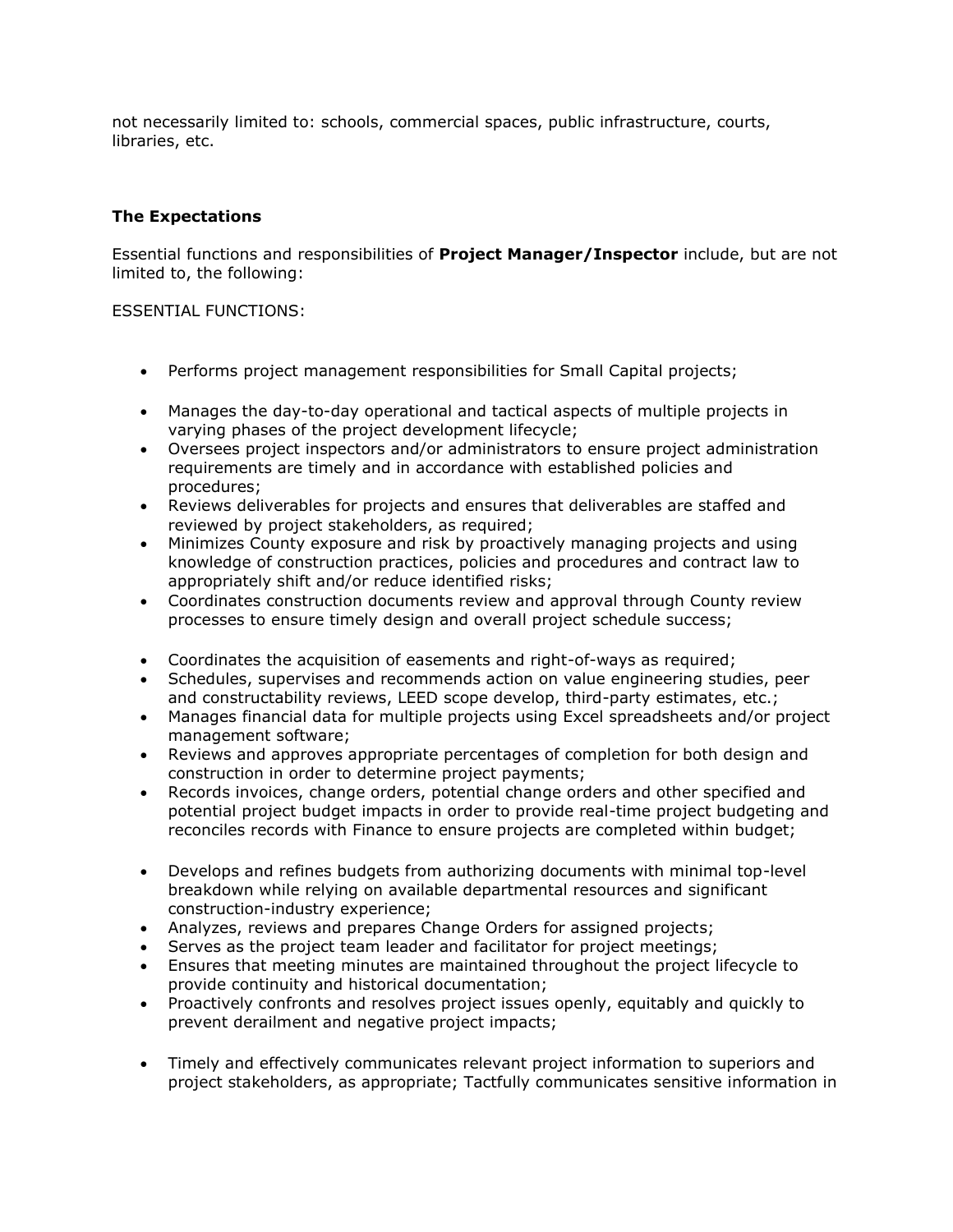a timely manner to prevent harmful repercussions and embarrassment to project stakeholders or the County;

- Serves as the project spokesperson on behalf of the County when assigned projects are presented to the Board of Supervisors, the School Board, the Architectural Review board and other agencies, as required;
- Drafts Executive Board Reports for assigned projects requiring Board of Supervisors or School Board decisions;
- Provides input into the evaluation and design of projects as required to ensure projects remain within scope and meet the County's best long-term interests;
- Builds expert knowledge in the construction industry and conveys knowledge to others;
- Handles difficult personnel and team situations directly, using appropriate leadership techniques;
- Evokes creative solutions and innovative thinking from project team members in an effort to solve project hurdles through all phases of project development;
- Helps to determine new, creative ways to employ teams on projects and distribute responsibilities;
- Works collaboratively with other County departments and subject-matter-experts, local jurisdictions and utilities organizations in an effort to proactively navigate regulatory and statutory requirements that could negatively impact project budgets and schedules;
- Grows long-term relationships with project stakeholders to ensure that future County relationships are positively impacted;
- Proactively leads project stakeholders such as the design team and contractor through internal and external bureaucratic requirements to ensure timely project completions;
- Manages day-to-day project team interaction and expectations for multiple and/or large-scale projects;
- Possesses a knowledge base of each project stakeholder's business, organization and objectives as they relate to assigned projects;
- Performs related duties as required.

Performs related tasks as required.

# **THE QUALIFICATIONS**

#### *Education and Experience*

Any combination of education and experience equivalent to a four year degree in architecture, engineering, construction management or related field experience of at least 5 years participating in building design and/or construction to include construction management. SPECIAL REQUIREMENTS: Physical ability to carry (25 lbs.) field equipment, traverse difficult terrain, and maneuver within heavy construction zones. Possession of a valid appropriate driver's permit issued by the Commonwealth of Virginia. SPECIAL REQUIREMENTS: Physical ability to carry (25 lbs.) field equipment, traverse difficult terrain, and maneuver within heavy construction zones. Possession of a valid appropriate driver's permit issued by the Commonwealth of Virginia.

# *Knowledge, Skills and Abilities*